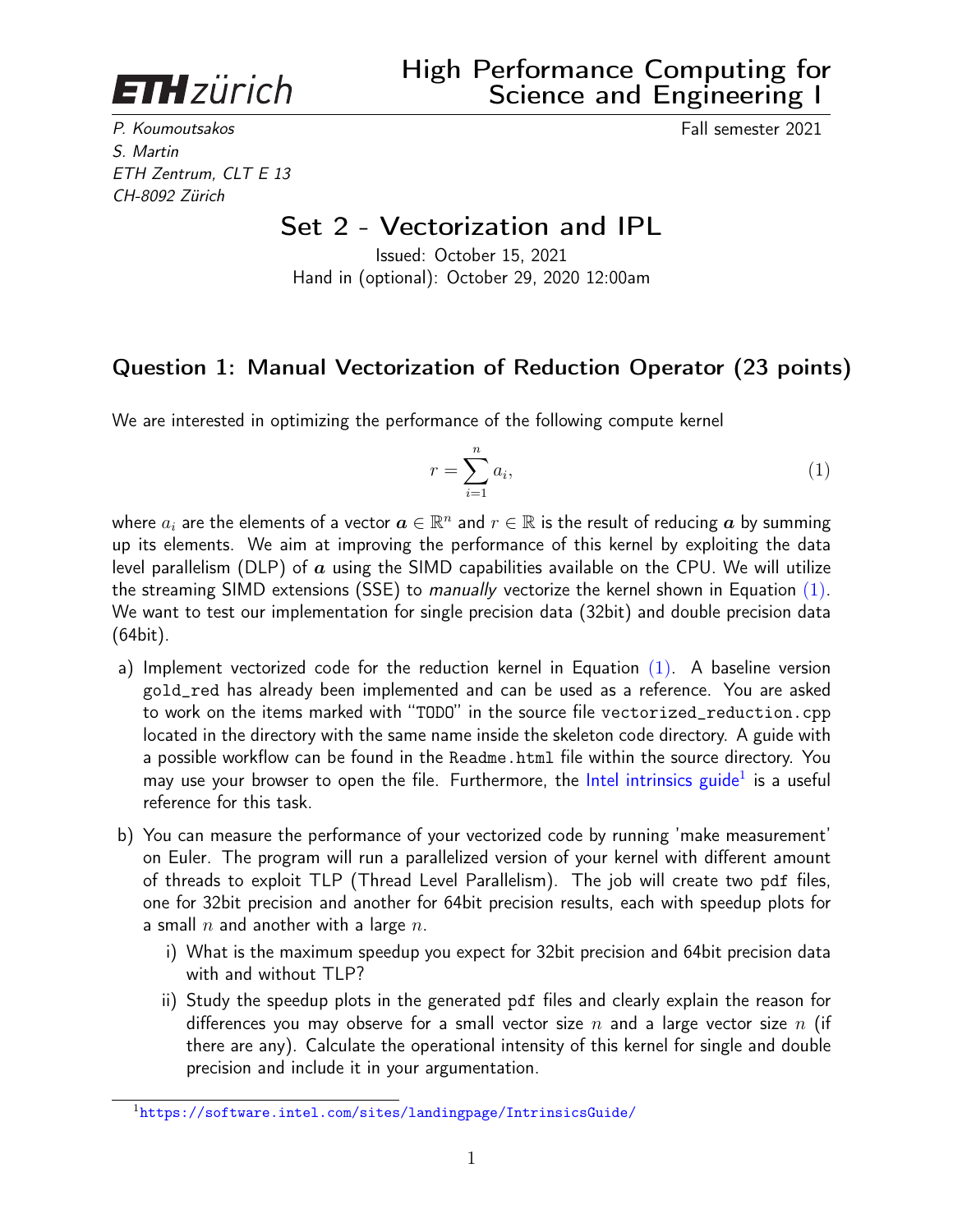## Question 2: Intel SPMD Program Compiler (ISPC) (42 points)

Manual vectorization can be cumbersome and requires the use of macros to easily switch between different floating point precision. ISPC is a compiler that helps the programmer to avoid such difficulties. As a result, you will be able to write optimized code faster, often with satisfying up to excellent results. This depends on the complexity of the code you want to optimize and yourself. It is very easy to write vectorized code that performs worse than the baseline version (true for manual optimizations as well as with ISPC). In this exercise we will utilize the single program multiple data (SPMD) programming model used by ISPC to map program instances to the SIMD lanes on the hardware. We will study ISPC together with the general matrix multiplication kernel (GEMM)

<span id="page-1-0"></span>
$$
C = \alpha AB + \beta C,\tag{2}
$$

where  $A\in\mathbb{R}^{p\times r}$ ,  $B\in\mathbb{R}^{r\times q}$  and  $C\in\mathbb{R}^{p\times q}$  are matrices. For this exercise, we consider the scalars  $\alpha = 1$  and  $\beta = 0$ .

ISPC is used to optimize a performance critical kernel (usually defined in a function, for example) and then compile optimized machine code for that kernel only. In order to use it in our main application code, we need to *link* to the optimized code at compile time. The application code for this exercise is contained in the file gemm.cpp inside the ispc\_gemm directory in the skeleton codes folder. We want to target SSE2 and AVX2 instruction sets, which are both supported by the CPUs on the euler nodes. You are asked to complete the items marked with "TODO" in the skeleton codes. Have a look at the Readme.html file inside the source directory for a suggestion of how to solve the exercise and further tips. The ISPC [documentation](https://ispc.github.io/ispc.html)<sup>[2](#page-0-1)</sup> is a helpful resource for this task. Your code should compile for 32bit precision and 64bit precision data (single precision and double precision).

a) Start with a baseline implementation of the kernel in Equation  $(2)$  in the application code gemm.cpp. You can compile and test your code with

```
make debug=true gemm_serial
```
You may omit the debug flag if you do not need debugging symbols in your code. Your baseline GEMM implementation should return a norm of truth of 255.966 for double precision data and 256.211 for single precision data.

b) To get started with the ISPC compiler, you need to install it. You can install it with

make install\_ispc\_linux\_x86\_64

This works on Euler or other 64bit Linux distributions. See also the Readme.html file. Windows and MacOS binaries can be downloaded [here](https://ispc.github.io/downloads.html)<sup>[3](#page-0-1)</sup>. All explanations given in this exercise were tested with the Linux binary of ISPC.

c) Complete the ISPC related Makefile flags and implement the ISPC code for the kernel of Equation [\(2\)](#page-1-0) in the file gemm.ispc. We target optimized kernels for SSE2 and AVX2 instruction sets. You can compile and link to ISPC code with the following (default) target

make debug=true gemm

 $^{2}$ <https://ispc.github.io/ispc.html>

<sup>3</sup><https://ispc.github.io/downloads.html>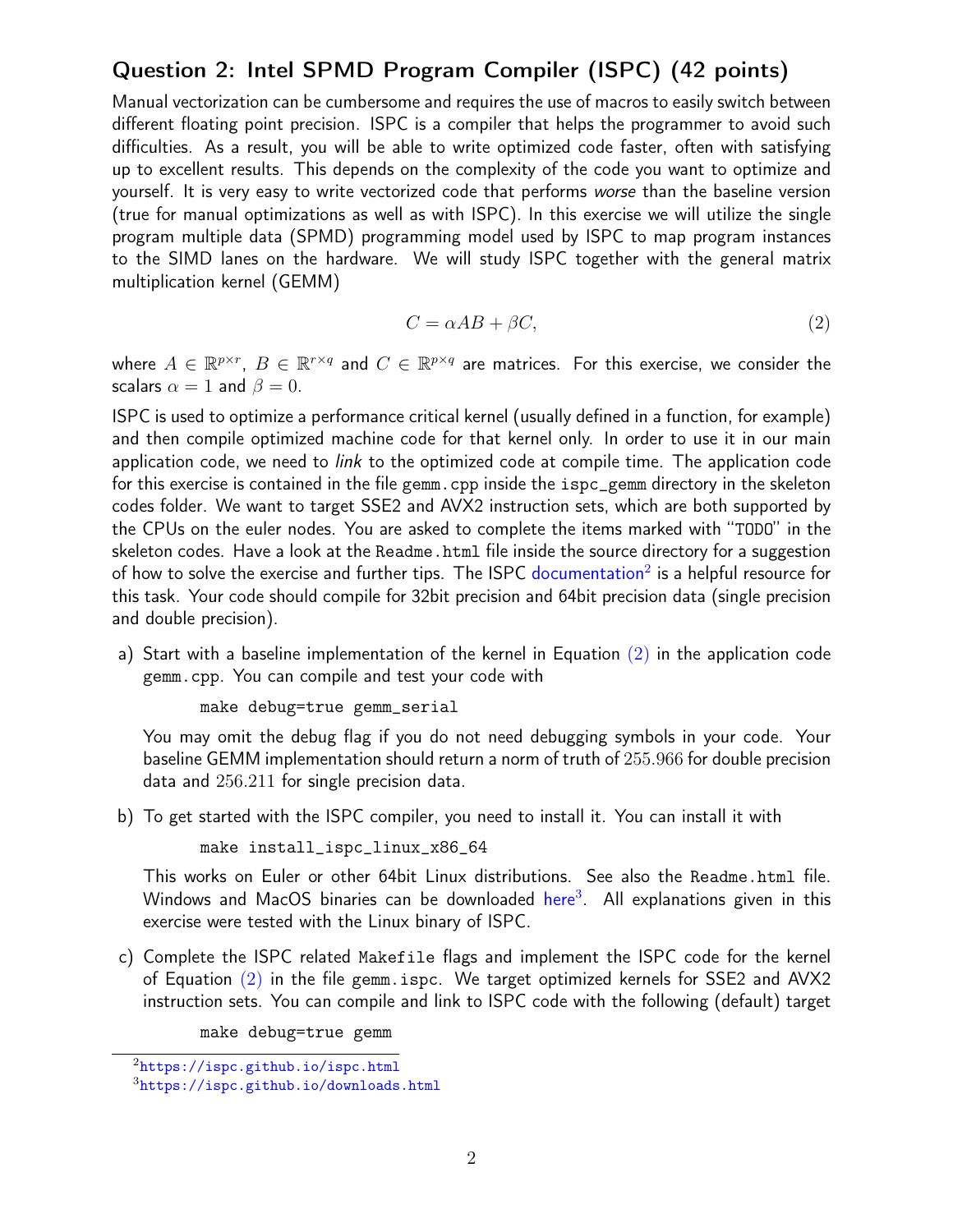You may omit the debug flag if you do not need debugging symbols in your code. You can submit a job on Euler to test your code using

make job

For convenience, you may want to work with an interactive node on Euler to omit the latency associated with submitting jobs to the queue.

- d) What are the speedups you expect for your SSE2 and AVX2 optimized kernels? Report two numbers for each optimization, one for single precision data and one for double precision data. If your ISPC code does not reach these expectations, please state the reason for this behavior.
- e) If there is a non-zero error associated with your optimized kernel, explain the reason for this error.
- f) Do you observe differences in errors generated by the SSE2 and AVX2 instruction sets? If so, why is that?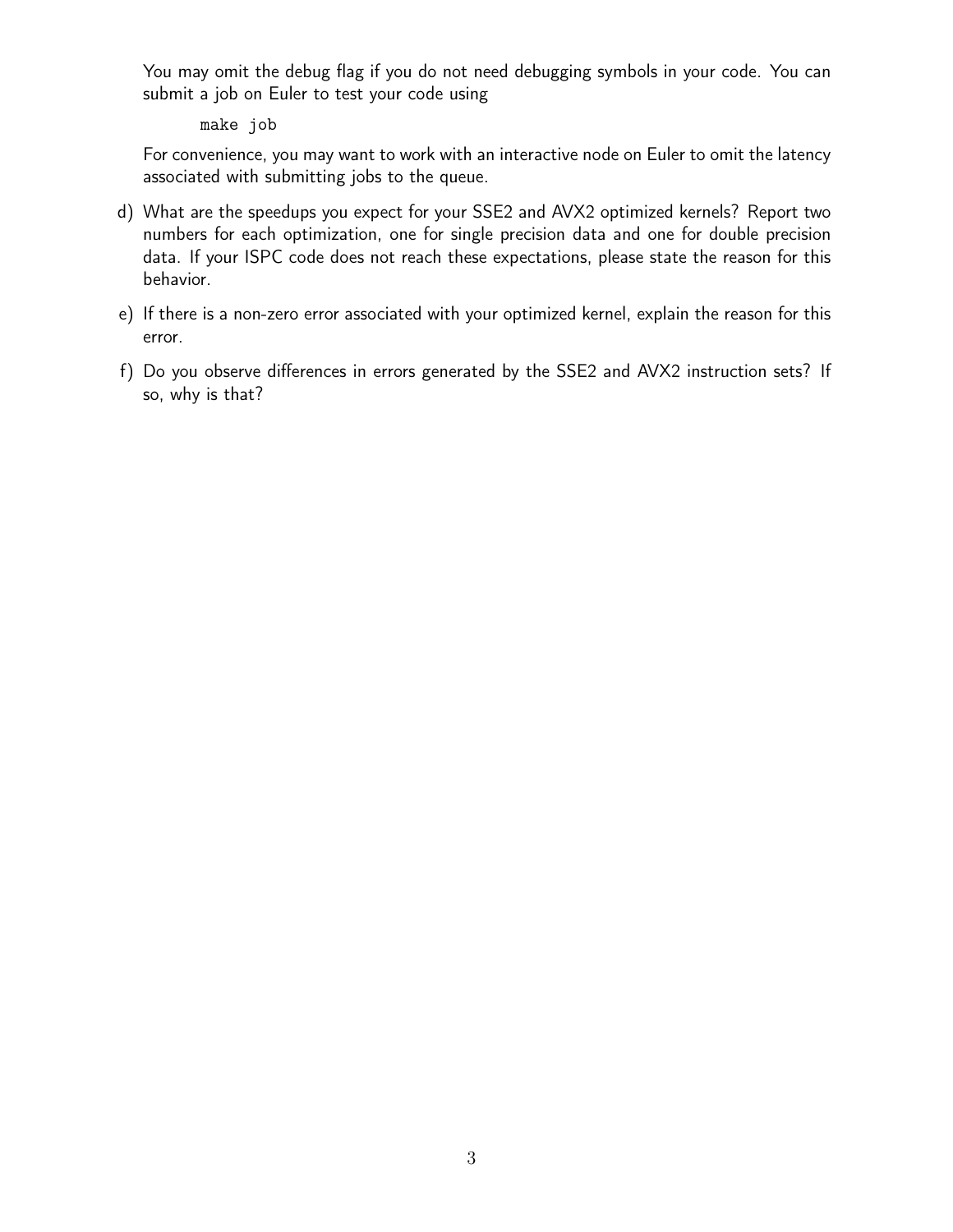## Question 3: Lapack routines (22 points)

As we have seen in the prevoius exercise it is cumbersome to always write our own subroutines for often encountered problems in numerics. A lot of common routines are therefore available in BLAS and LAPACK libraries. BLAS routines are ordered in three levels. Level one routines contain vector-vector operations, level 2 routines contain matrix-vector operations and level 3 routines contain matrix-matrix operations. LAPACK routines use BLAS routines to perform high level matrix operations such as factorizations. In this exercise we will explore different LAPACK routines for solving linear systems of equations. The library in question is the Intel MKL (Math Kernel Library).

You can load the MKL library on euler with "module load intel/2020.0".

Cubicsplines are a useful tool for interpolation, since the resulting function is differentiable and continous. Cubic splines are piecewise polynomials where the second derivative is assumed to be linearly interpolated between two datapoints.

$$
f'' = f_i'' \frac{x_{i+1} - x}{\Delta_i} + f_{i+1}'' \frac{x - x_i}{\Delta_i} \qquad \Delta_i = x_{i+1} - x_i \tag{3}
$$

The constants  $f''$  are unknown parameters that have yet to be found. By integrating twice and enforcing  $f(x_i) = y_i$  we obtain:

$$
f = f_i'' \frac{(x_{i+1} - x)^3}{6\Delta_i} + f_{i+1}'' \frac{(x - x_i)^3}{6\Delta_i} + \left(\frac{y_{i+1} - y_i}{\Delta_i} - \frac{(f_{i+1}'' - f_i'')\Delta_i}{6}\right)(x - x_i) + y_i - f_i'' \frac{\Delta_i^2}{6} \tag{4}
$$

To solve for the unknown  $f_i^{\prime\prime}$  we enforce continous first derivatives at the datapoints. this results in the following equation:

$$
f''_{i-1} \frac{\Delta_{i-1}}{6} + f''_i \frac{\Delta_{i-1} + \Delta_i}{3} + f''_{i+1} \frac{\Delta_i}{6} = \frac{y_{i+1} - y_i}{\Delta_i} - \frac{y_i - y_{i-1}}{\Delta_{i-1}}
$$
(5)

If our dataset contains N datapoints this allows us to formulate  $N-2$  equations, because the equation is not valid at the ends. Therefore we set enforce the boundary condition  $f''_1=f''_N=0$ to obtain natural splines.

- a) Formulate the linear system of equation  $Ax = b$  for N datapoints and write down what the entries of  $A$  and  $b$  are. What are the dimensions of  $A$  and  $b$ ?
- b) In the file main.cpp there is an skeleton code for calculating the parameters of a cubicspline interpolation for the provided dataset with  $N = 1000$  datapoints. We want to compare the performance of three solving algorithms for dense (general), symmetric and tridiagonal matrices from the Intel MKL LAPACK library.
	- i) Name the function calls to the three routines for the double datatype. Hint: The [Intel LAPACK function advisor](https://software.intel.com/content/www/us/en/develop/tools/oneapi/components/onemkl/function-finding-advisor.html) might be useful.
	- ii) Initialize the arrays with the values of subquestion a) according to the documentation for the three routines.
	- iii) Use the three routines to calculate the parameters for the cubicsplines. The program will save the results of the solution vectors in three files which can be plotted with the provided python script to check for correctness. The python script will take care of enforcing the boundary condition. The result vector should therefore only contain the unknown  $f''_i$  that are found by solving the system of equations. Report the measured time of the three routines.